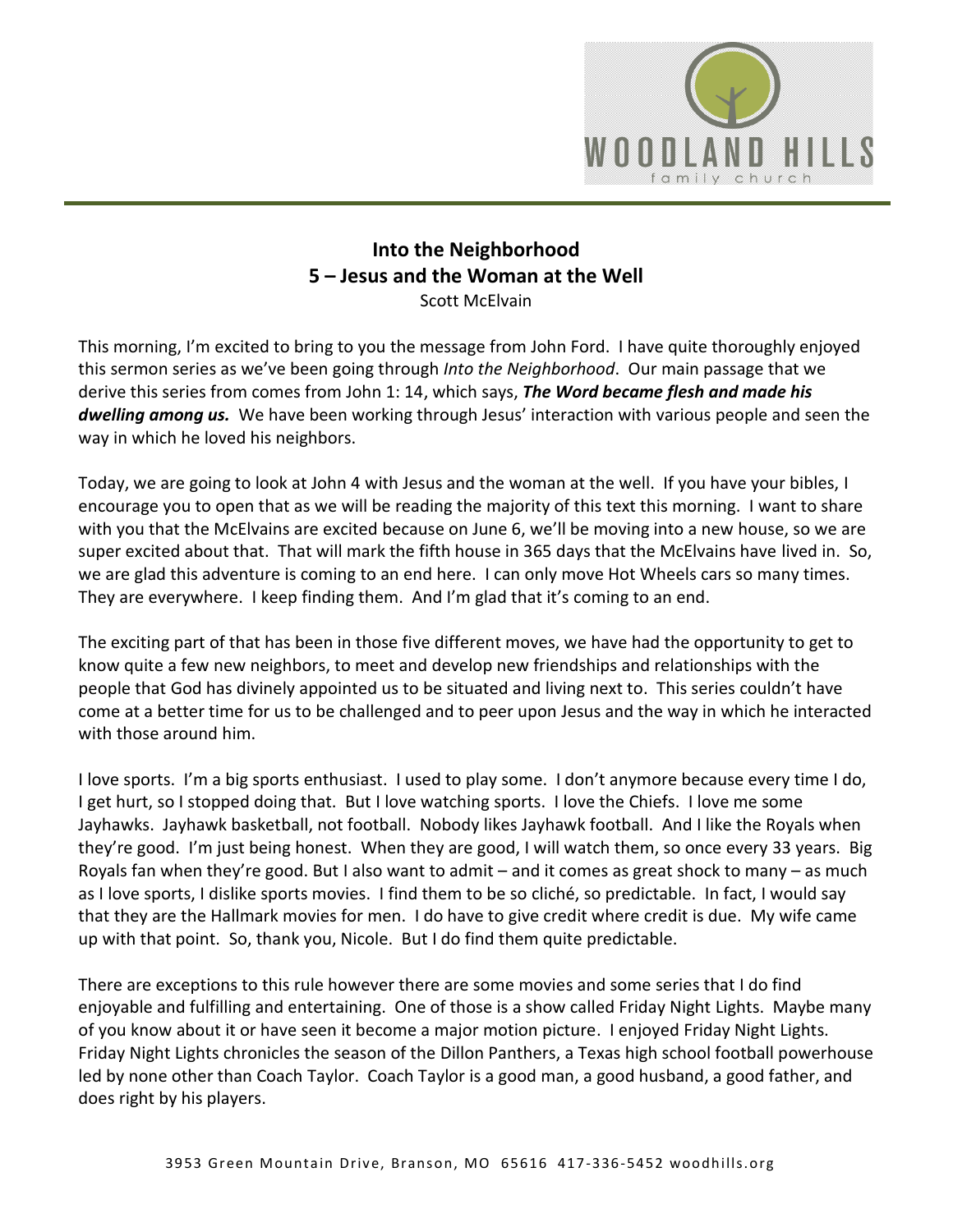The motto, the battle cry of the Dillon Panthers is a saying that says, "Clear eyes, full hearts, can't lose." I think the writers of Friday Night Lights did a great job of taking this motto – Clear eyes, full heart, can't lose – and writing it into the embodiment of Coach Taylor. He is a coach that desires to see things for what they are, to see things clearly in the midst of the chaos, of the pressures of being a high school football coach and seeing and working with these young men. He is the embodiment of loving his players the right way, with a full heart, deeply caring for them more than winning. I think the writers did a great job of Coach Taylor being the embodiment of that.

As much as I believe Coach Taylor inhabits that motto, when I read John 4, I see Jesus as the ultimate embodiment of a clear eyes, full heart kind of life. So, as we read through John 4, I hope that you begin to maybe ask yourself these questions: How does Jesus see this woman at the well? How does Jesus perceive this woman he meets? How is it that Jesus loves this woman? What is Jesus full heart for this Samaritan woman at the well?

As Christians, we are to imitate Christ. We are to see the way in which he interacts and converses with these people and we are to imitate. In the sports analogy, we are watching the game film of the best and we should imitate and look to copy the way in which he sees people and loves people.

Let's jump into John 4 and then we will begin to discuss it. John 4 - *Now when Jesus learned that the Pharisees had heard that Jesus was making and baptizing more disciples than John 2 (although Jesus himself did not baptize, but only his disciples), 3 he left Judea and departed again for Galilee. 4 And he had to pass through Samaria. 5 So he came to a town of Samaria called Sychar, near the field that Jacob had given to his son Joseph. 6 Jacob's well was there; so Jesus, wearied as he was from his journey, was sitting beside the well. It was about the sixth hour.*

*7 A woman from Samaria came to draw water. Jesus said to her, "Give me a drink." 8 (For his disciples had gone away into the city to buy food.) 9 The Samaritan woman said to him, "How is it that you, a Jew, ask for a drink from me, a woman of Samaria?" (For Jews have no dealings with Samaritans.)*

*10 Jesus answered her, "If you knew the gift of God, and who it is that is saying to you, 'Give me a drink,' you would have asked him, and he would have given you living water." 11 The woman said to him, "Sir, you have nothing to draw water with, and the well is deep. Where do you get that living water? 12 Are you greater than our father Jacob? He gave us the well and drank from it himself, as did his sons and his livestock."*

*13 Jesus said to her, "Everyone who drinks of this water will be thirsty again, 14 but whoever drinks of the water that I will give him will never be thirsty again. The water that I will give him will become in him a spring of water welling up to eternal life." 15 The woman said to him, "Sir, give me this water, so that I will not be thirsty or have to come here to draw water."*

*16 Jesus said to her, "Go, call your husband, and come here." 17 The woman answered him, "I have no husband." Jesus said to her, "You are right in saying, 'I have no husband'; 18 for you have had five husbands, and the one you now have is not your husband. What you have said is true." 19 The woman said to him, "Sir, I perceive that you are a prophet. 20 Our fathers worshiped on this mountain, but you*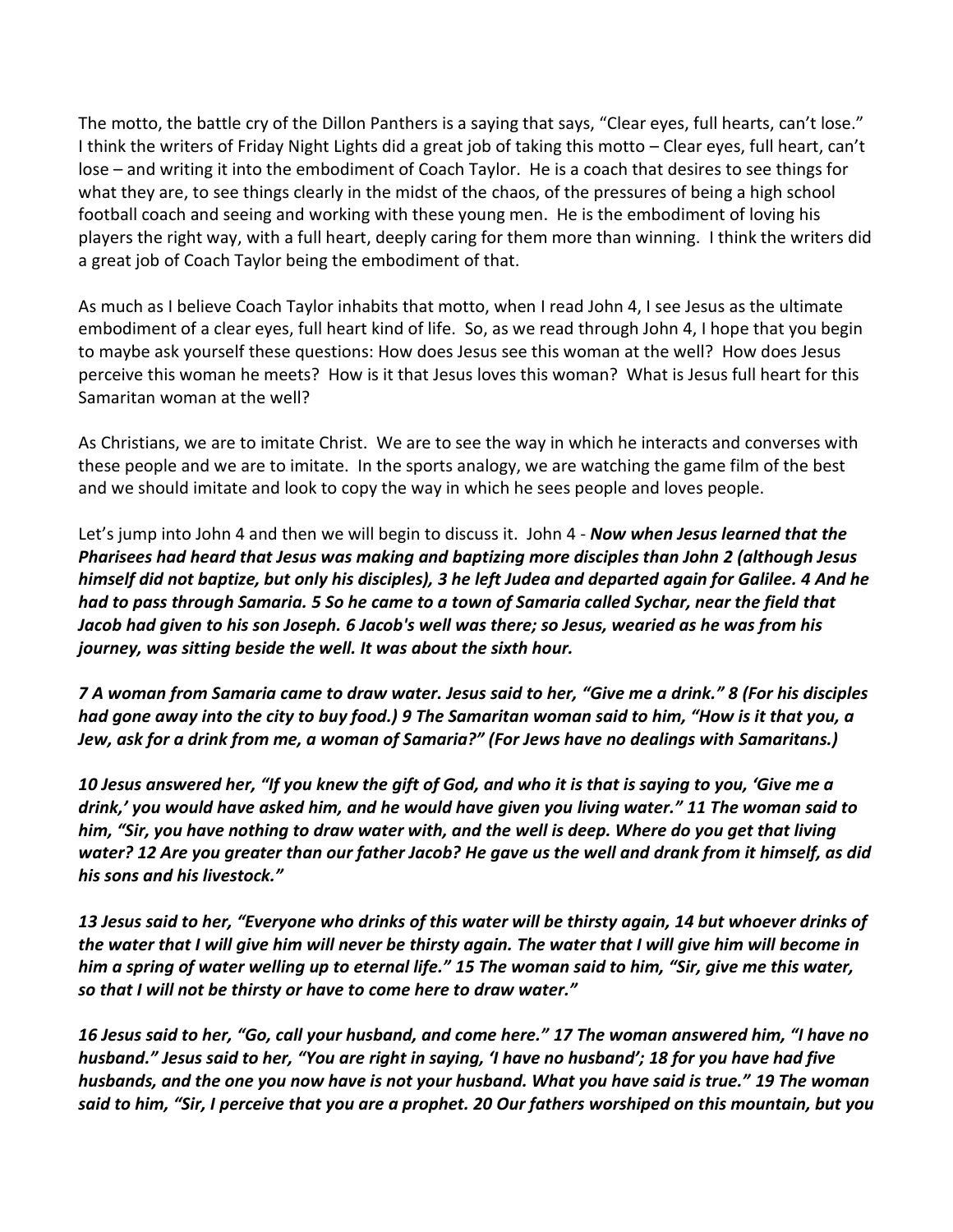*say that in Jerusalem is the place where people ought to worship." 21 Jesus said to her, "Woman, believe me, the hour is coming when neither on this mountain nor in Jerusalem will you worship the Father. 22 You worship what you do not know; we worship what we know, for salvation is from the Jews. 23 But the hour is coming, and is now here, when the true worshipers will worship the Father in spirit and truth, for the Father is seeking such people to worship him. 24 God is spirit, and those who worship him must worship in spirit and truth." 25 The woman said to him, "I know that Messiah is coming (he who is called Christ). When he comes, he will tell us all things." 26 Jesus said to her, "I who speak to you am he."*

A long interaction between Jesus and the Samaritan woman. And there are many things that I think we could camp out in today and spend our time in this conversation, and it would be very worth of our time. But I want to focus, again, in the way in which Jesus sees the Samaritan woman and the way he loves her with a full heart.

One of the challenges that you and I often face as we read through scripture, is that we often come to the text with a modern perception of the passage. We filter it through being in our day and time and our culture. One of the things that we must often do, that we must challenge ourselves to do is to begin to see the scripture in the context and the historical timeline that it was placed. For if we do that, we will find that this conversation between Jesus and the Samaritan woman should not be happening.

Jesus is interacting with a person that he should not, by cultural norms and barriers that are presented. By all accounts, he shouldn't be having this conversation. Why is this so? Three barriers were in the way to which everybody would say that Jesus should not be speaking to this woman. The first barrier being the cultural and ethnic barrier. The second one being the religious barrier. The third one being the gender barrier.

Cultural and ethnic. It was mentioned in the scripture: *For Jews have no dealings with Samaritans.* Why is this so? You see, Jews saw Samaritans as half-bloods, not of a full Jewish bloodline. Our Old Testament history describes and accounts that the people of Samaria were taken captive by the Assyrians. And in this captivity, these Samarian Jews began to intermarry with these Assyrians. And Jews saw the Samaritans as half-bloods, looking down upon them.

The religious barrier that existed in this conversation that Jesus doesn't care for but moves forward is the barrier of religion. The Samaritans knew their Old Testament, they knew the Torah, the first five books, however, in their intermarrying, they continued to take on the culture and the traditions of the Assyrians, which included the false gods that they worshipped. So, Jews saw them as being of a halfblood as well as mixing false religion and ideas and gods with the Jewish tradition.

The gender barrier that existed. It was not normal for a man to be speaking to a woman in public in this nature. They were not seen that way. This was, by all standards of the culture, wrong. Jesus sees all of these barriers and chooses to disregard them.

One of the most impactful books in my spiritual journey that I've never read… Let me say that again. One of the most impactful books in my spiritual journey and relationships with this Lord, I've never read.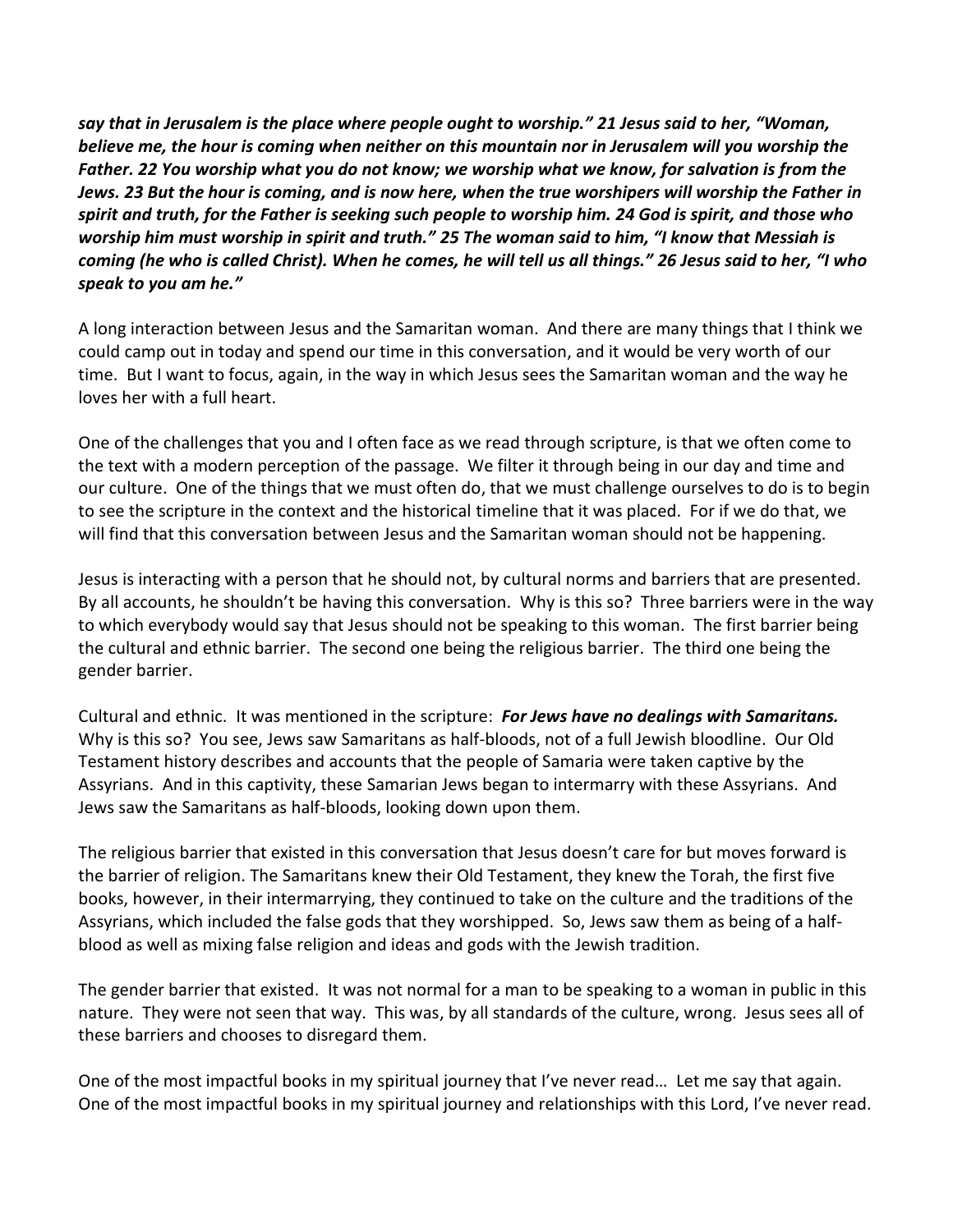How can this be so? When I was senior and I was graduating, my father put together a box full of books. This box was to be the beginning of my Christian library, filled with dictionaries and commentaries that some of which I use today. In fact, I used them in preparation for this talk. There were some other books in there and one of the books that was in that box was a book entitled *The Upside-Down Kingdom*. This book sat on the floating shelf above my bed. I would lay my head down at night and that wood was faced this way for me to stare at and look at. As I began to ponder what this upside-down kingdom was – never being moved to read it – I continued to see the ways in which Jesus came to establish a kingdom that was very different than what the religious leaders of the time had thought he was planning to establish. Jesus' upside-down kingdom in which he came to serve, in which he came to speak truth and life into all people. It is in this conversation that we get the picture continuing to do such in which he breaks down the barriers that all people of that time would have said, "Jesus, you shouldn't be having this conversation with this woman." Don't take my word for it, take the disciples and their reaction as they come up upon this conversation.

We read in John 4: 27 – the disciples, coming back from gathering food, walk into this and what happened? *27 Just then his disciples came back. They marveled…* They were shocked, they were appalled *…that he was talking with a woman, but no one said, "What do you seek?" or, "Why are you talking with her?"*

You see, Jesus sees this woman very differently than even the disciples. I love how one commentary describes Jesus in this conversation. He is the hound of heaven. He is crossing barriers, he's walking across invisible lines to save the lost. He is the hound of heaven.

I think we can look at life in several different ways. Maybe one way you see life is just a random chance, a game of Yahtzee. How ever the dice rolls and falls is however my day will be. I shake the eight ball – "Is today going to be a good day? Or is today going to be a bad one?" Life is but a game of chance, happenstance. Or you can see it as God, sovereign over all things, clearly orchestrating divine appointments.

You see, that's what I see in this text when I read John 4. Why I see that is because of four things. Jesus was on mission to meet this woman. He was headed for a divine appointment with the woman at the well. We read in the text that Jesus had to pass through Samaria. You see, the Jews had such a low view of Samaritans that they often would take a longer route around Samaria to avoid them and interactions with them. We've talked about those people that when we see, we often walk to the other side of the street, hoping to dodge a conversation or interaction with them. Maybe you've felt that when you're at Walmart and you see somebody in the aisle that you don't want to talk to, so you go over and hang out in the car department for a couple minutes. These guys did not like the Samaritans so much so that they would travel a different way in their journeys.

Jesus, however, did not. Jesus, at this moment, sent the disciples for food. I don't see that as random. I see that as Jesus knowing that the disciples, if this interaction were happening with them, would have a furrowed eye brow. They would change the conversation and the emotion that was being had between Jesus and the Samaritan woman.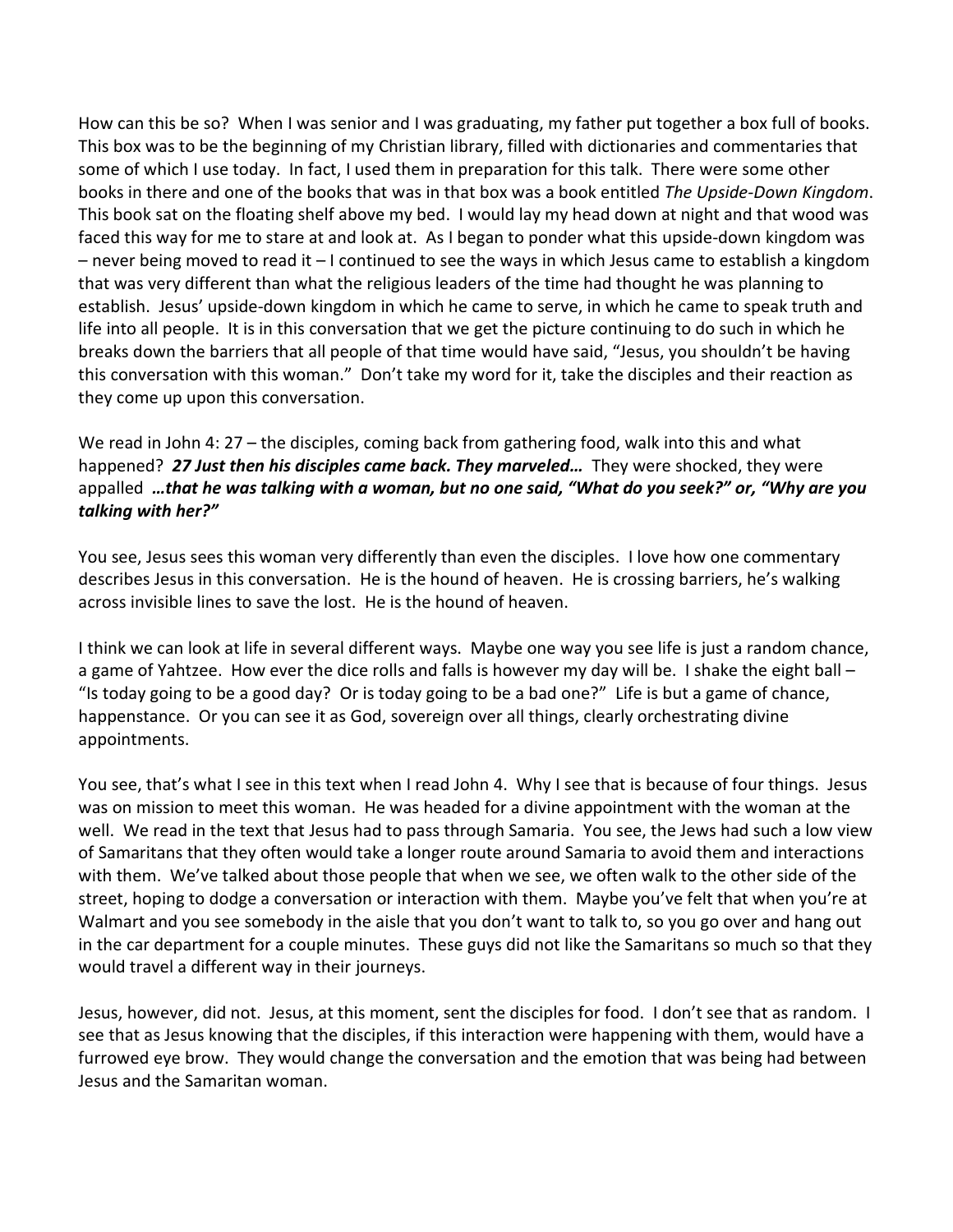Jesus also chooses to meet this woman at Jacob's well. She clearly knows some of the scriptures and the history behind Jacob's well in which they have that short dialogue about where one should worship and temples. Jesus chooses to meet her at a place maybe of common ground What little the Jew and the Samaritan would have in common, he chooses to meet here there.

And finally, a small detail, but with significant importance, Jesus meets her there at midday, in the heat of the day. You see, the well was a social gathering place.

I liken it to the modern way that ladies go to the bathroom together. I still don't understand this phenomenon, I still don't get it, but when we're out together and one goes, they all go. Fellas, you know what I'm talking about. You've experienced this. When they come back, everything is changed. We're going on a different vacation, we've got a Walmart pick up to make. Everything is changed. I don't know about you, but I don't talk in the bathroom. It's not what I'm doing. So, if you see me, don't talk to me in the bathroom. It's kind of awkward.

The well was a social gathering place. Women used to, first thing in the morning, in the cool of the morning, go out and gather water and converse and be in community. They would do it as the sun went down as well. You see, the Samaritan woman was so ashamed of her immorality, of her adultery, that she wanted to be in a place where nobody else was. She wanted to avoid those kinds of conversations. She was so ostracized by her community that they wanted to have nothing to do with her. I know that feeling of sometimes I just want to be alone. And yet, in her desire to be alone, she meets the Messiah. It's a divine appointment. Jesus is on mission, the Hound of heaven, to speak with this woman.

I want to pull back for a quick second and go to John 3, which Adam Donyes touched on and spoke about Jesus' interaction with Nicodemus, the religious start if you may. Tim Challies presents us with a great reminder to the contrast of Jesus' interaction in John 3 with Nicodemus and who he is interacting with in John 4.

Tim Challies says this, *"It's difficult to imagine a greater contrast between two persons than the contrast between the important and sophisticated Nicodemus, this ruler of the Jews, and the simple Samaritan woman. He was a Jew; she was a Samaritan. He was a pharisee; she belonged to no religious part. He was a politician; she had no status whatsoever. He was a scholar; she was uneducated. He was highly moral; she was immoral. He had a name; she was nameless. He was a man; she was a woman. He came at night to protect his reputation; she who had no reputation came at noon. Nicodemus came seeking; the woman was sought by Jesus."*

Jesus clearly sees the Samaritan woman in a different way than even his disciples, even the people of that day. Jesus' ministry is for all. The spectrum between Nicodemus and the Samaritan woman is vast, but here Jesus, in the upside-down kingdom he is looking to establish, is seeking and speaking to the Samaritan woman.

In our household, we have seven, five, and two, so we read many, many children's books to which there are many great ones, but I recommend one that is one of our favorites. It's entitled *You are Special by Max Lucado.* It is such a great book with so many great truths in it.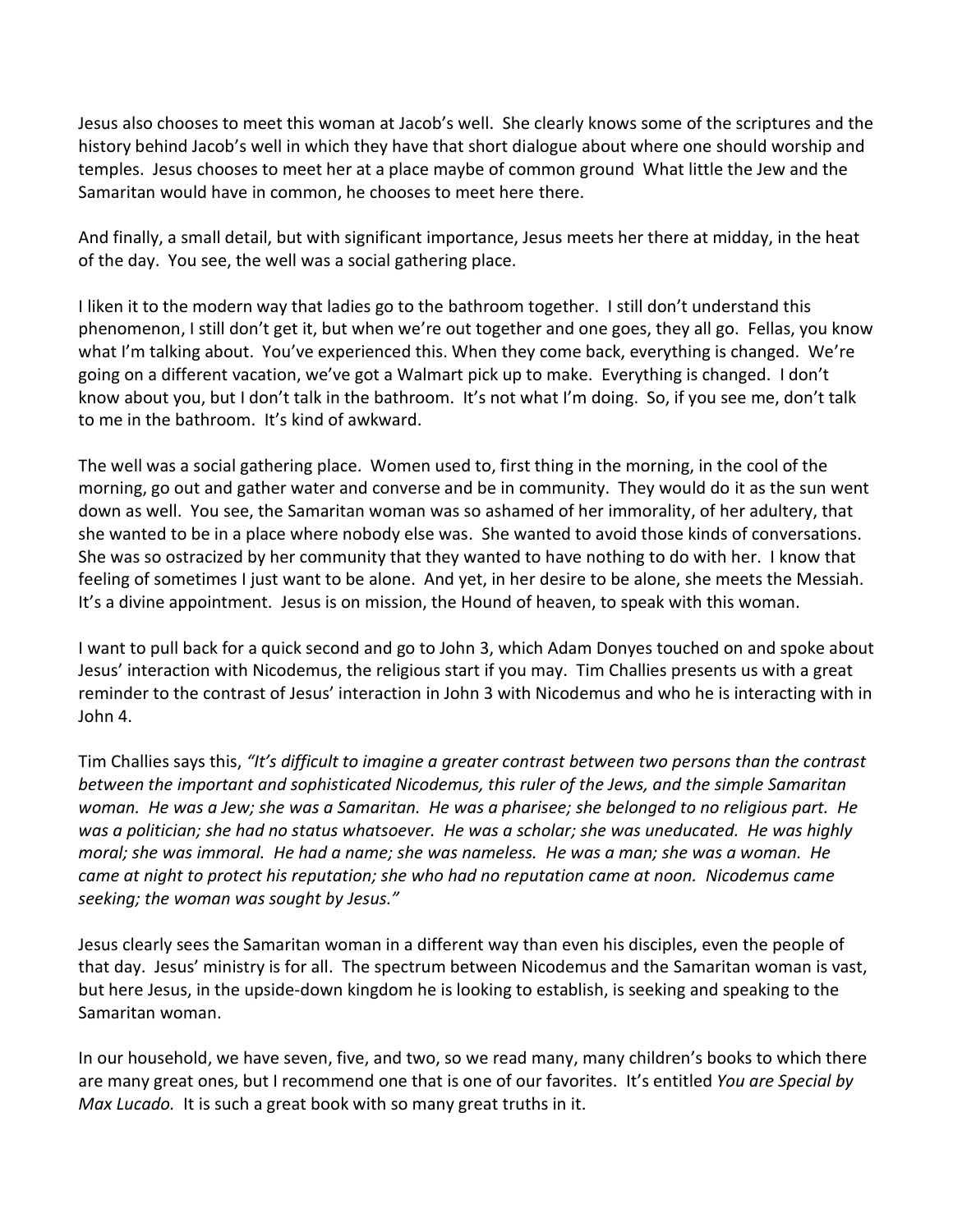In the Cliff Notes version of this book, it is a story about Wemmicks, dolls made by the hand of Eli. These Wemmicks walk around with stars and dots, handing them to each other. They give starts to those who are pretty and beautiful and smooth edges, have tons of skill and by all accounts are popular. Wemmicks give black dots to those who are not.

The main character of our story is Punchinello, a Wemmick who only receives black dots for he has rough edges and little skill that people value. One day, Punchinello runs into another Wemmick named Lucia. Lucia has no starts and no dots, and he is intrigued by this. "How is it that you have no starts or dots?" She replies, "I go to see Elli every day." Intrigued enough by this, Punchinello decides to go visit Eli in his house. In this interaction with Eli, Eli smiles at Punchinello. He communicates his love for Punchinello. Punchinello is sad the he only get dots. Eli describes how his love for Punchinello comes not from what other people believe but that Eli created him. His value is in being in the creation of Eli.

I don't know about you, but it is too easy to not make the connection here. The connection that the Samaritan woman would be the Wemmick with all these dots, and that Nicodemus would have been the modern star getter, dressed in stars. You see, Jesus cares not about the stars and the dots. He sees the Samaritan woman in a very different way. He cares for her in a very different way. Jesus not only sees the Samaritan differently, but he also sees her greatest need. Jesus sees her greatest need. With clear eyes, he sees the pain and the hurt.

I must confess, I see need all the time. People on the side of the road. People needing help. My wife around the house, my kids with an encouraging word. I see need all the time. I see friends headed down a path of destruction, engulfed in sin. I see need all the time. And I recognize that I am, more often than not, not willing to jump into it, to help with the need that God has placed in front of me for those he has placed around me.

I think that in this moment, we see that Jesus' love for the Samaritan woman moves him to action. To put it another way, Jesus' full heart for the Samaritan woman moves him to act on her greatest need. The best part about that is her greatest need is him. He is the living water. You see, all of our souls, before Christ, are thirsty for water that would quench our souls to bring refreshment and rest and peace. Our hearts are at war and longing and yearning for that refreshment of living water. Christ is the solution to that. She is blinded by this. She sees Jesus speaking in earthly terms. "Yes, I want water. Give me water that I don't have to come back to this well to get." But Jesus is speaking in spiritual terms, eternal terms. He says, "I am the living water."

We all have chosen to try and find water holes and streams and brooks of water that we believe would bring refreshment and satisfaction and contentment and peace. I think the evil one is really good at whispering these lies that popularity and relationships and money and sex will bring that to you.

Speaking of another great sports film that is one of my caveats, Space Jam, I think of this. In Space Jam, the Looney Tunes are fighting for their lives in a basketball game against the Monstars, right? Bugs Bunny comes up with this idea of Michael's Secret Stuff, this water that will make them play like Michael Jordan. They quickly find out that it was just water. It didn't do anything. And we often find ourselves, much like this woman, going to the wrong water hole, the wrong streams to find that living water.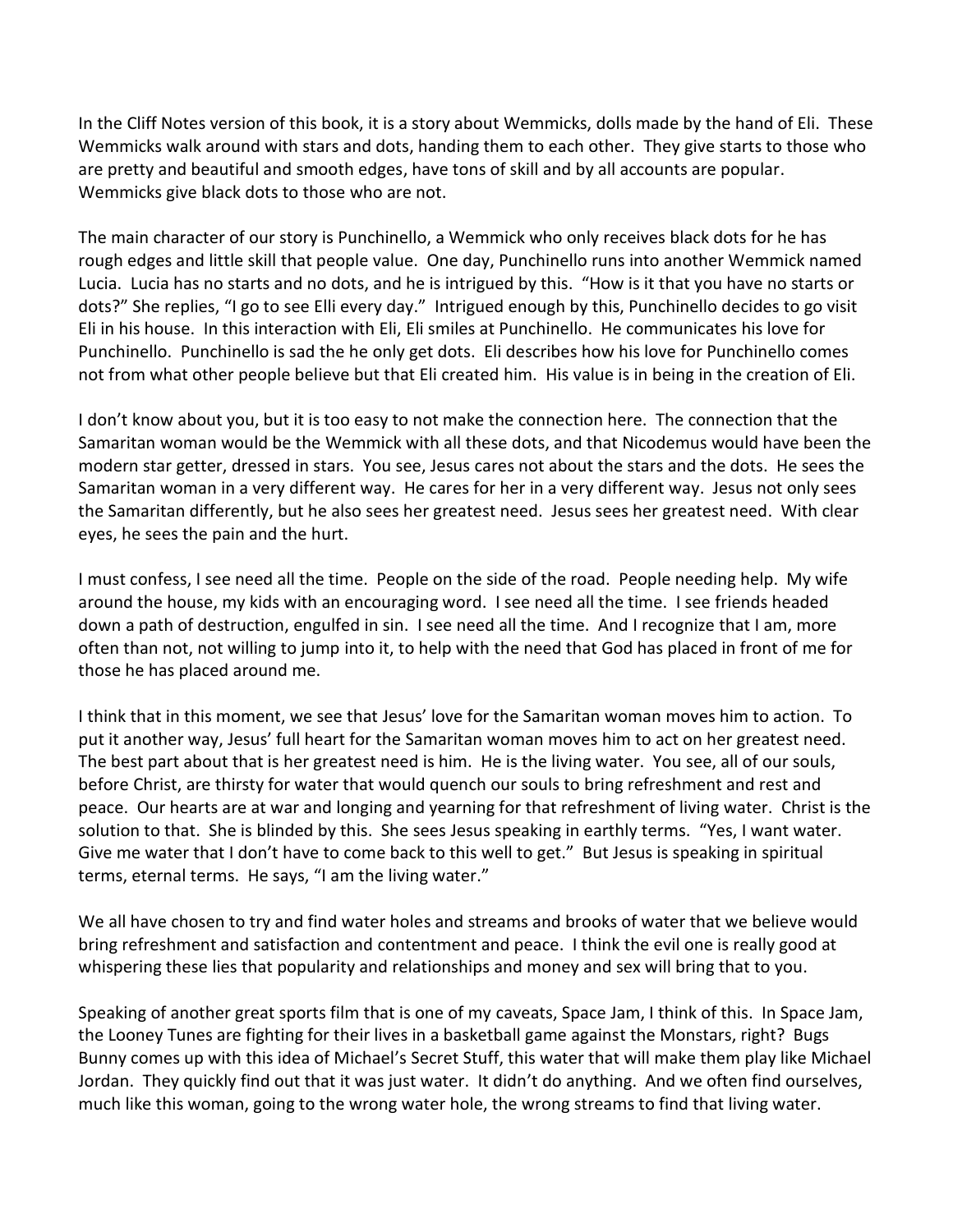Pastor John Piper says we get a small picture of the way in which the Samaritan woman has gone about trying to find that living water. In her marriages, in her adultery, she is seeking for her soul to find contentment in men.

I believe C.S. Lewis put this beautifully when he said, *"If I find in myself a desire which no experience in this world can satisfy, the most probable explanation is that I was made for another world."*

Our souls are thirsty. She is blind and coming into the revelation of who she's having a conversation with. She is beginning to see clearly. Think about it. In the beginning of it, she quickly recognizes that he's a Jew. Then this conversation about living water. Then she moves into "You must be a prophet; you know all of my dark secrets. You know me; you must be a prophet." Shortly thereafter, she comes to the Revelation that he is the Messiah, that he *is* the living water.

I close this morning with a clip from The Chosen, which I cannot recommend enough. It is one of those series that I'm often scared to watch for I know how much it moves me and shakes me. I play for you the last two minutes of the interaction between Jesus and Samaritan woman and I ask that you pay special attention to the way in which she leaves the conversation with Jesus.

[Video clip plays]

Samaritan woman: Why are doing this?

Jesus: I have not revealed myself to the public as the Messiah. You are the first. It would be good if you believed me.

Samaritan woman: You picked the wrong person.

Jesus: I came to Samaria just to meet you. Do you think it's an accident that I am here in the middle of the day?

Samaritan woman: I am rejected by others.

Jesus: I know. But not by the Messiah.

Samaritan Woman: And you know these things because you are the Christ? I'm going to tell everyone.

Jesus: I was counting on it.

Samaritan woman: Spirit of truth?

Jesus: Spirit of truth.

Samaritan woman: It won't be all about mountains or temples?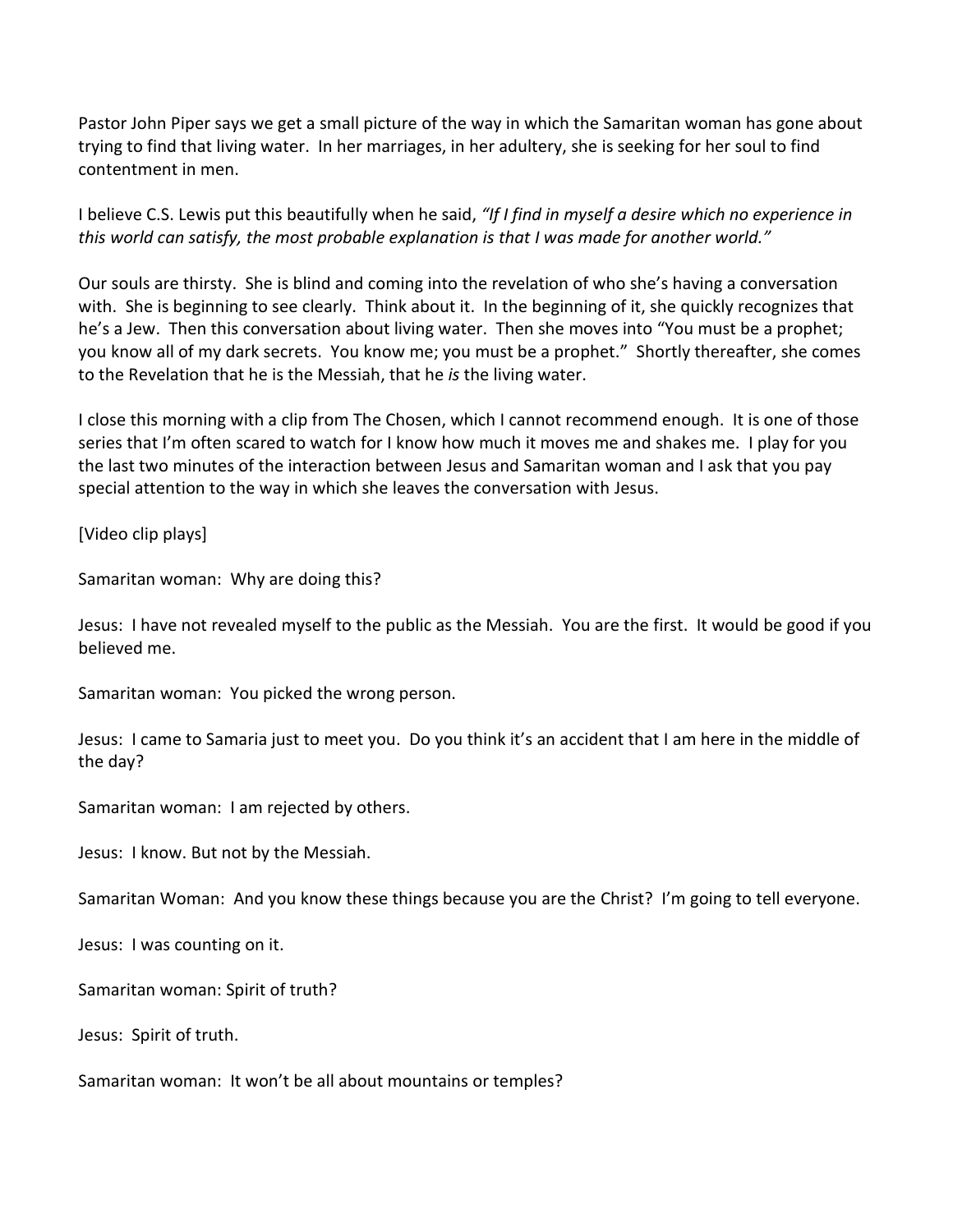Jesus: Soon, just the heart.

Samaritan woman: You promise?

Jesus: I promise.

Samaritan woman to the people: This man told me everything I've done. He must be the Christ. Come see the man who told me everything I ever did.

## [video stops]

The picture of her running away and jumping is one I can't get out of my mind. Jesus sees the Samaritan woman differently. Jesus sees her greatest need and is the solution for it. Jesus is moved to a full heart for her because he desires to save her and provide her the living water.

Brothers and sisters in Christ, I remind you that the good news of the gospel is just that: the good news. There are many people who need to hear where living water is found. There are many in your neighborhood and your workplace who are searching the wrong streams and watering holes for that living water.

We were at Big Air the other day. There was a 10-year-old running around from trampoline to trampoline, tracking down as many people as he could find to tell them and show them that he got the new iPhone. He was jumping, he was chasing them down. His grandma was there, and he was just so pumped he got a new iPhone. He came over to me and another dad and goes, "I got the new iPhone!!" I just said, "You're the man!" and he ran away.

I see that in the same way that he had good news and good news is meant to be shared. The good news us that God had a plan, and in that plan, he sent his son who died a bloody death on the cross. And through is death and resurrection, we are offered the free gift of salvation through faith that if we confess with our lips and our mouth and believe in our heart that Jesus Christ is Lord, we receive salvation, and our sins are forgiven. We don't stop there because we know that after that, we are able to have a write relationship with the God of Gods.

1 Peter 3: 18 – *For Christ also suffered once for sins, the righteous for the unrighteous, that he might bring us to God…* That Jesus might bring us to God that you and I, if you have accepted Christ as your Lord and Savior, would be brought to God to enjoy him and glorify him all the rest of our days.

Brothers and sisters in Christ, it is no mistake you are in the neighborhood you are in. It is no mistake you are in the workplace you are in. God is orchestrating divine appointments and I pray that we might, looking at the Master, seeing the way in which he sees people, have the eyes of Christ. That we would have clear eyes and full hearts enough to move in and have conversations, explaining who the Messiah is and where living water comes from.